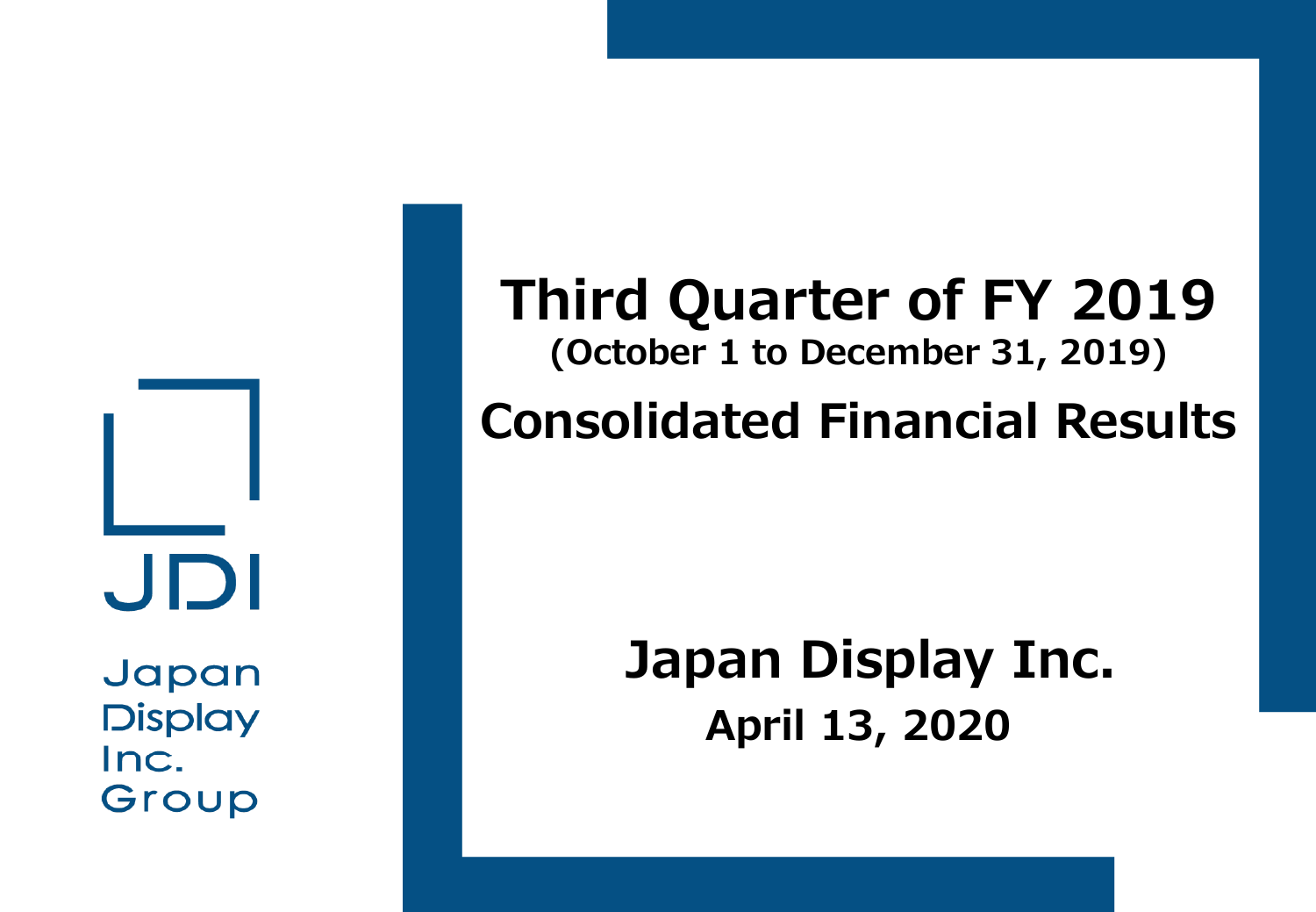### Q3-FY19 Summary and Outlook for Q4-FY19

#### **Q3 Results**

- Sales  $\cdots \cdots$  Lacking a strong demand for shipments of new smartphone products as in Q3 in the previous fiscal year, sales in the current period (Q3) decreased by 101 BJPY YoY (down approx. 40%)
- Op. Income  $\cdots$  Although sales decreased significantly YoY, as a result of structural reforms and further cost reductions, an operating profit was achieved in Q3

#### **Q4 Outlook**

- Sales  $\cdots \cdots$  Due to seasonal factors and the spread of Covid-19, sales are expected to decrease by approx. 25% compared to Q3. For the full year, a YoY decrease of about 20% (500 BJPY) is predicted
- Op. Income  $\cdots$  Though positive operating income was achieved in Q3, the above factors made it difficult to achieve positive operating profit in Q4
- Net income  $\cdots$  Including an extraordinary profit for the sale of shares, positive net income is assumed for the second half of FY19

(Billion Yen)

|         | <b>Net</b><br>sales | Op.<br>income | Ordinary<br>income | Net profit | Dep. &<br>Amort. | <b>R&amp;D</b><br>expense | FX rate<br>$(\frac{4}{US\$ }) |
|---------|---------------------|---------------|--------------------|------------|------------------|---------------------------|-------------------------------|
| Q3-FY19 | 150.0               | 2.5           | (3.3)              | (6.7)      | 4.8              | 2.1                       | 108.8                         |
| Q2-FY19 | 147.3               | (8.1)         | (12.1)             | (25.2)     | 4.2              | 2.6                       | 107.4                         |
| Q3-FY18 | 251.1               | 4.3           | (0.3)              | (2.8)      | 11.0             | 3.3                       | 112.9                         |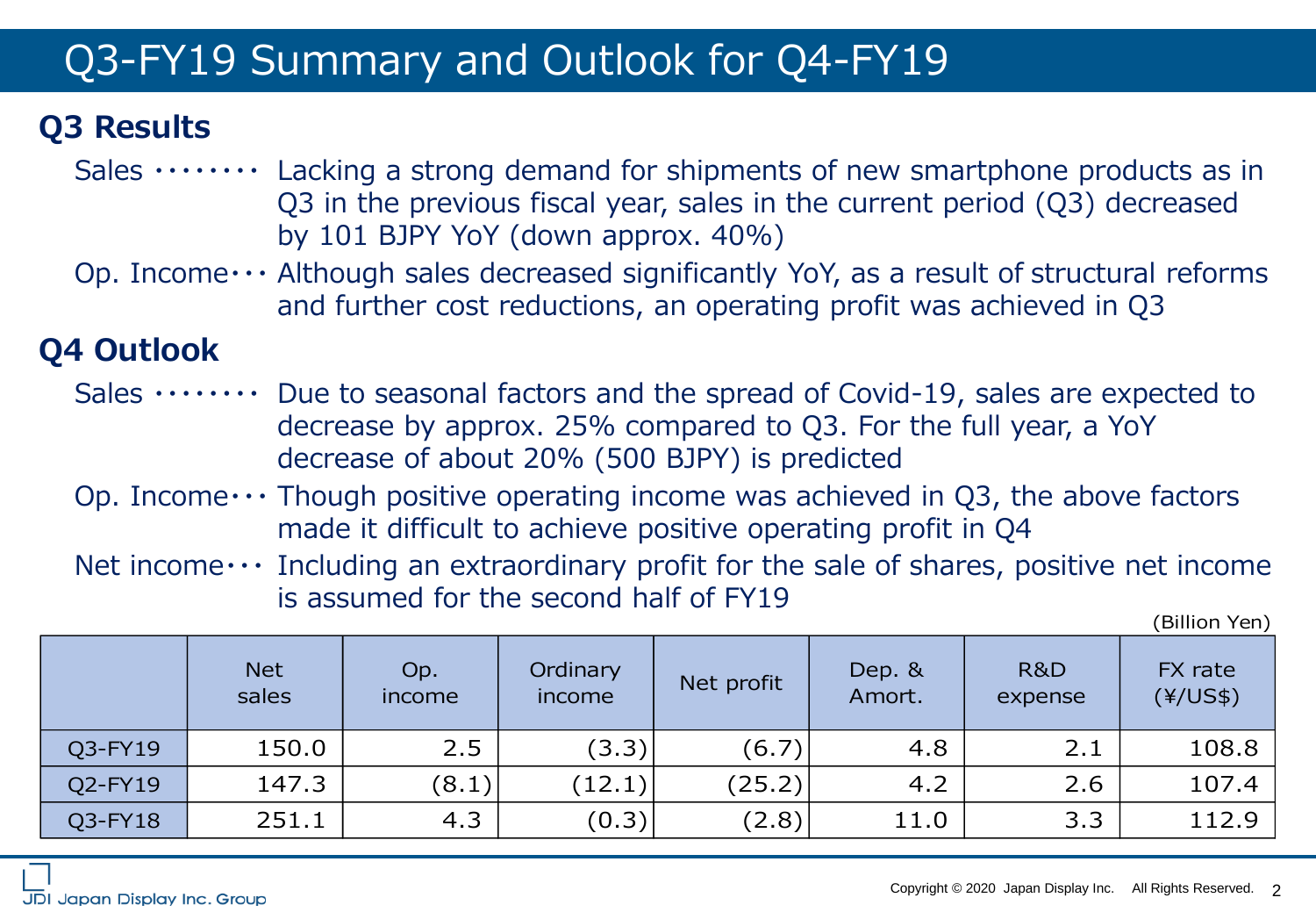#### Quarterly Sales by Region & Business Category



#### **Quarterly Sales Trend Sales Status per Category**

#### **■ Mobile Category**

• The strong increase in demand for new products shown in Q3-FY18 did not materialize in the current period & together with the suspension of operations in the Hakusan plant, Q3-FY19 sales decreased significantly YoY

#### ◼ **Automotive Category**

Impacted by the slowdown of the Chinese economy and its trade war with the US, automobile sales have been sluggish since the same period last year in major regions

#### ■ Non-mobile Category

• Sales of digital cameras, and notebook PCs, which were also affected by the US-China trade frictions, declined. While the total percentage of sales is low, high-definition displays for VR were in strong demand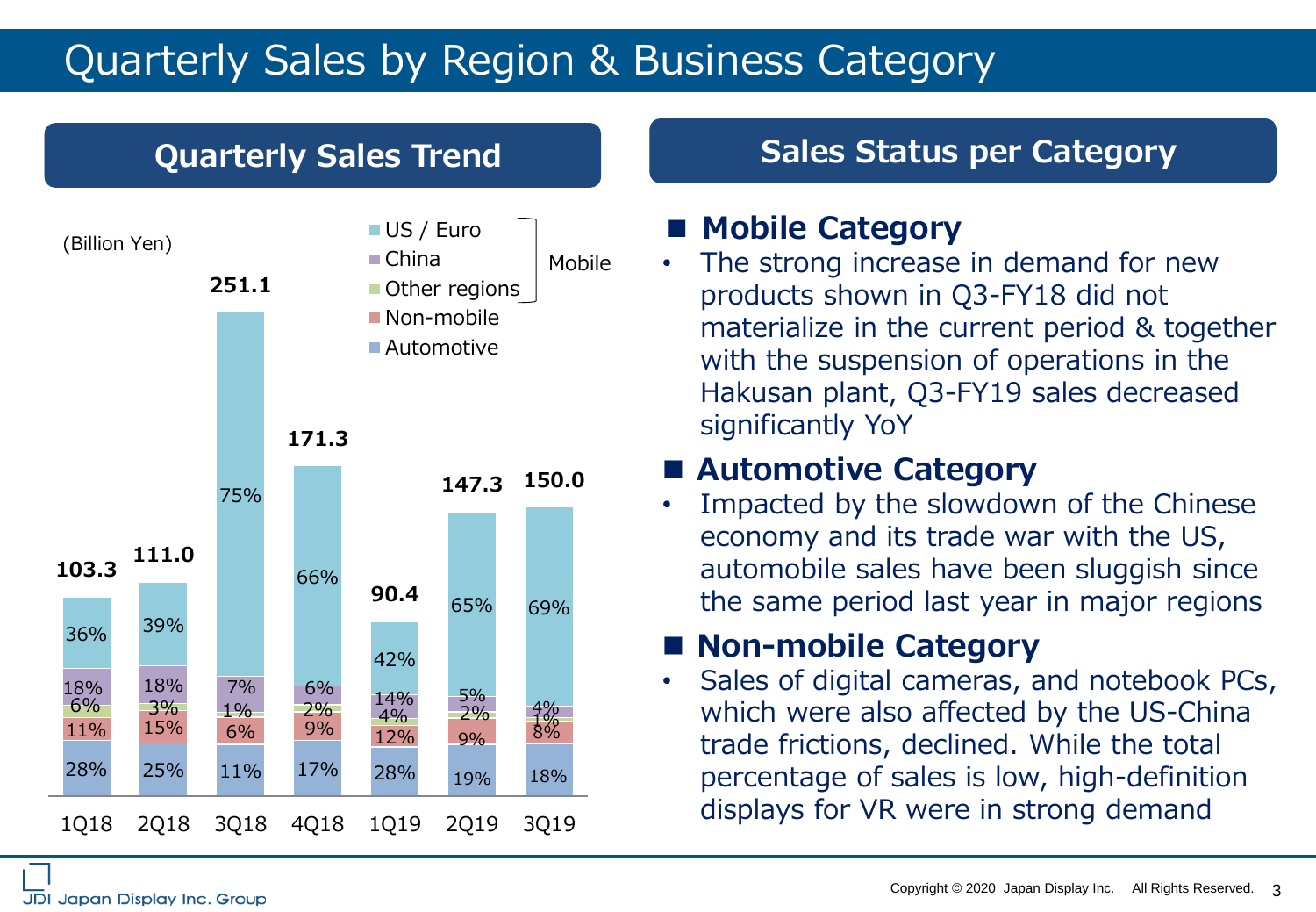#### Consolidated Operating Results

|                                                                        |                                                                                                                                                   |                    |          |          |                    |          | (Billion yen) |
|------------------------------------------------------------------------|---------------------------------------------------------------------------------------------------------------------------------------------------|--------------------|----------|----------|--------------------|----------|---------------|
|                                                                        | <b>Q3-FY19</b>                                                                                                                                    | Q3-FY18<br>revised | YoY Chg. |          | Q2-FY19<br>revised | QoQ Chg. |               |
| Net sales                                                              | 150.0                                                                                                                                             | 251.1              | (101.0)  | $-40.2%$ | 147.3              | $+2.7$   | $+1.8%$       |
| Cost of sales                                                          | 139.1                                                                                                                                             | 234.8              | (95.7)   | $-40.8%$ | 146.2              | (7.1)    | $-4.9%$       |
| Gross profit (loss)                                                    | 10.9<br>7.3%                                                                                                                                      | 16.2<br>6.5%       | (5.3)    | $-32.7%$ | 1.1<br>0.8%        | $+9.8$   | $+879.8%$     |
| SG&A                                                                   | 8.4                                                                                                                                               | 11.9               | (3.5)    | $-29.5%$ | 9.2                | (0.8)    | $-9.1%$       |
| Operating income (loss)                                                | 2.5<br>1.7%                                                                                                                                       | 4.3<br>1.7%        | (1.8)    | $-41.3%$ | (8.1)<br>$-5.5%$   | $+10.6$  |               |
| Net non-op. income (expenses)                                          | 5.8                                                                                                                                               | (4.6)              | $+10.4$  |          | 4.0                | $+1.8$   | $+45.2%$      |
| Ordinary income (loss)                                                 | (3.3)<br>$-2.2%$                                                                                                                                  | (0.3)<br>$-0.1%$   | (3.0)    |          | (12.1)<br>$-8.2%$  | $+8.8$   |               |
| Net extraordinary income (loss)                                        | (3.0)                                                                                                                                             | (1.9)              | (1.1)    |          | (12.0)             | $+9.0$   |               |
| Income (loss) before income taxes                                      | (6.3)<br>$-4.2%$                                                                                                                                  | (2.1)<br>$-0.9%$   | (4.2)    |          | (24.1)<br>$-16.3%$ | $+17.8$  |               |
| Income taxes                                                           | 0.4                                                                                                                                               | 0.6                | (0.1)    |          | 1.0                | (0.5)    |               |
| Net income (loss) attributable to<br>owners of the parent              | (6.7)                                                                                                                                             | (2.8)              | (3.9)    |          | (25.2)             | $+18.5$  |               |
|                                                                        | $-4.5%$                                                                                                                                           | $-1.1%$            |          |          | $-17.1%$           |          |               |
| <b>EBITDA</b>                                                          | 6.7<br>4.5%                                                                                                                                       | 15.3<br>6.1%       | (8.6)    | $-55.9%$ | (4.1)<br>$-2.8%$   | $+11$    |               |
| Avg. FX rate (JPY/USD)                                                 | 108.8                                                                                                                                             | 112.9              |          |          | 107.4              |          |               |
| Q-End FX rate (JPY/USD)                                                | 109.6                                                                                                                                             | 111.0              |          |          | 107.9              |          |               |
| Q3-FY19                                                                | : Share of loss of entities accounted for using the entity method 4.3 BJPY,<br>Non operating expenses<br>loss related to typhoon "No.21" 0.3 BJPY |                    |          |          |                    |          |               |
| <b>Extraordinary loss</b><br>: Business restructuring expense 2.5 BJPY |                                                                                                                                                   |                    |          |          |                    |          |               |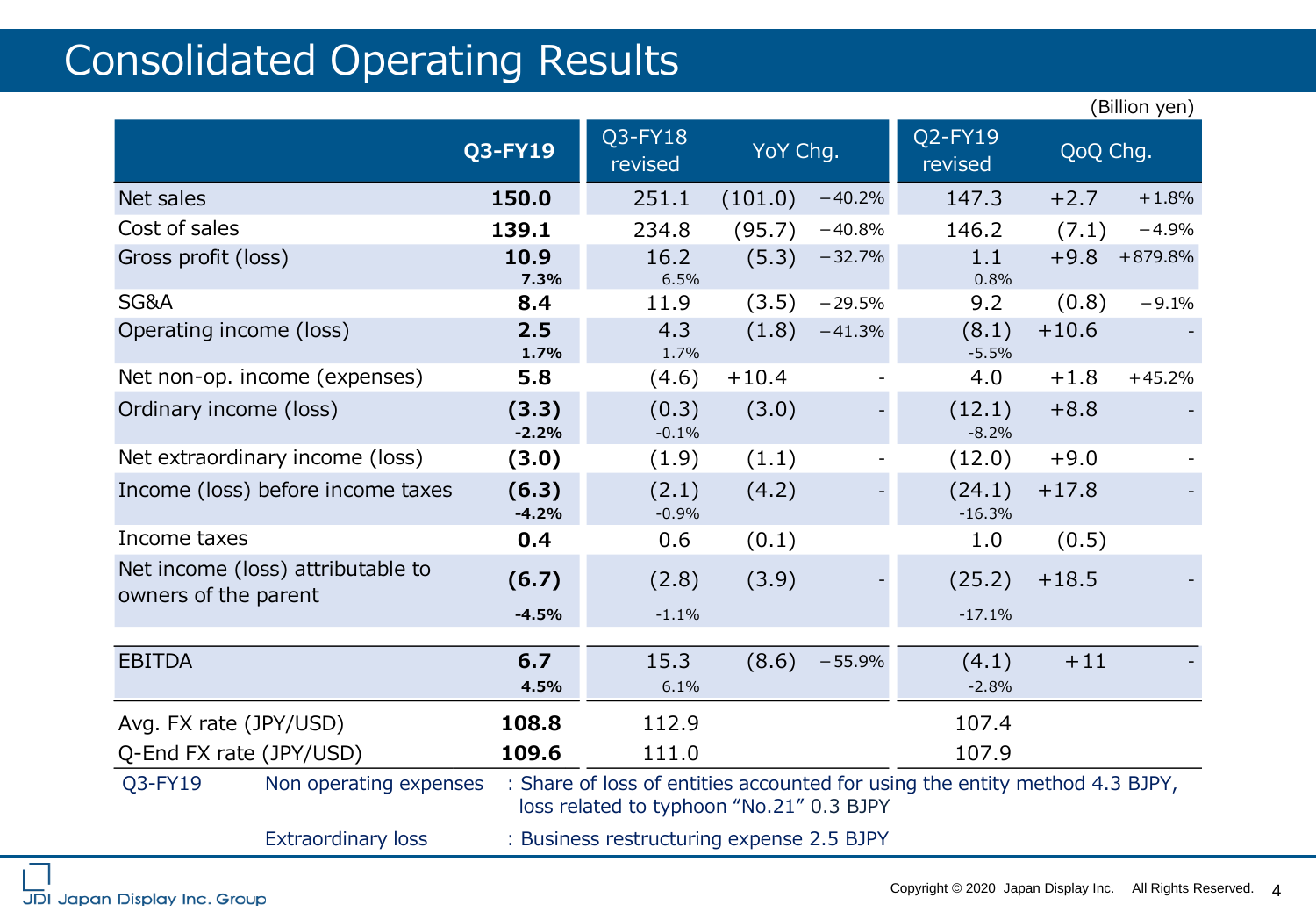#### Consolidated Operating Profit Change Factors

Billion yen

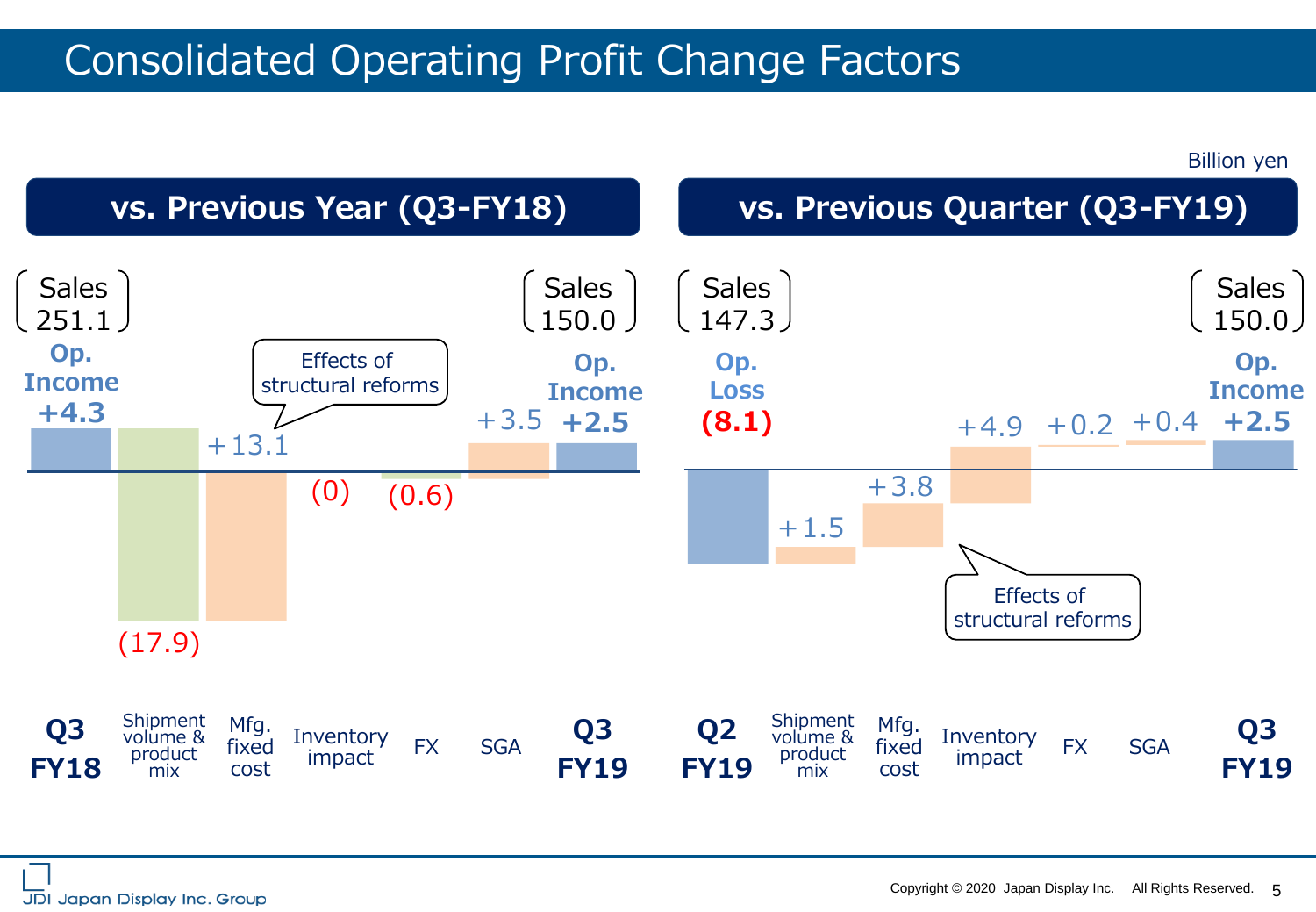#### Consolidated Balance Sheet

|                                                               |                   |                   |                   | (Billion yen) |
|---------------------------------------------------------------|-------------------|-------------------|-------------------|---------------|
|                                                               | 3/2019<br>revised | 6/2019<br>revised | 9/2019<br>revised | 12/2019       |
| Cash and deposits                                             | 69.0              | 43.7              | 56.8              | 49.1          |
| Accounts receivable - trade                                   | 92.2              | 60.9              | 96.3              | 78.0          |
| Accounts receivable - other                                   | 49.7              | 40.2              | 74.9              | 64.8          |
| Inventories                                                   | 70.9              | 58.6              | 45.5              | 43.5          |
| Other                                                         | 8.8               | 8.0               | 8.6               | 8.7           |
| Total current assets                                          | 290.6             | 211.4             | 282.0             | 244.2         |
| Total non-current assets                                      | 247.9             | 196.6             | 192.2             | 183.6         |
| <b>Total assets</b>                                           | 538.5             | 408.0             | 474.3             | 427.9         |
| Accounts payable - trade                                      | 178.4             | 124.4             | 169.0             | 142.2         |
| Interest-bearing debt                                         | 185.8             | 208.2             | 248.1             | 246.0         |
| Advances received                                             | 101.9             | 93.7              | 91.6              | 90.3          |
| Other liabilities                                             | 71.5              | 60.7              | 68.8              | 57.7          |
| <b>Total liabilities</b>                                      | 537.6             | 487.0             | 577.5             | 536.1         |
| Total net assets                                              | 0.9               | (79.0)            | (103.3)           | (108.3)       |
| Shareholders' equity ratio                                    | $-0.2%$           | $-19.9%$          | $-22.3%$          | $-25.9%$      |
| Net debt                                                      | 116.9             | 164.5             | 191.3             | 196.9         |
| Merchandise and finished goods                                | 15                | 22                | 11                | 9             |
| Work in process                                               | 12                | 20                | 7                 | 6             |
| Raw materials and supplies                                    | 10                | 16                | 9                 | 10            |
| Days in inventory                                             | 37                | 58                | 28                | 26            |
| Days in inventory = Inventory / Cost of good sold $x$ 90 days |                   |                   |                   |               |

JDI Japan Display Inc. Group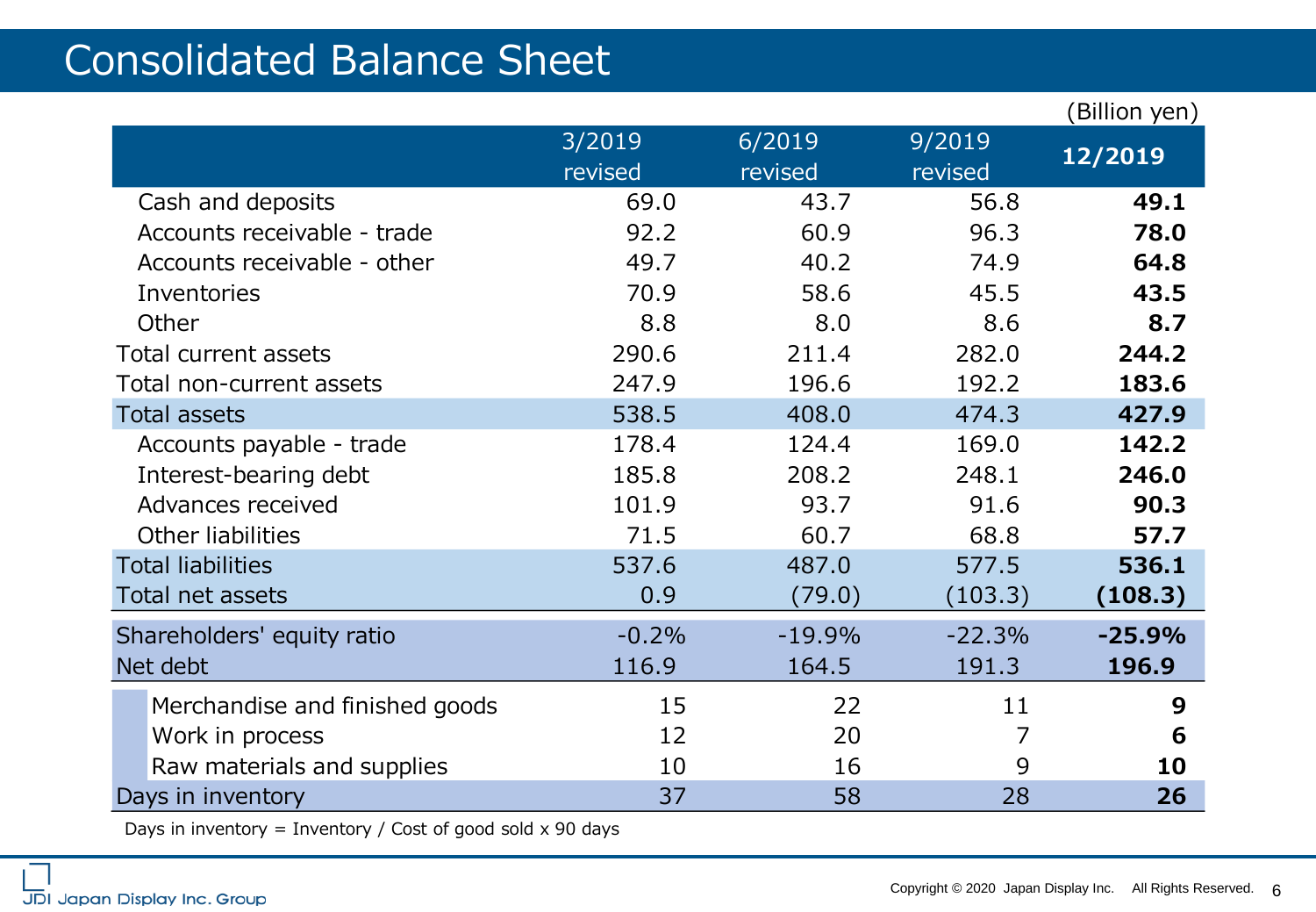|                               |                |                |         | (Billion yen)                |
|-------------------------------|----------------|----------------|---------|------------------------------|
|                               | <b>Q1-FY19</b> | <b>Q2-FY19</b> | Q3-FY19 | FY2019 1-3Q<br>(nine-months) |
| Income before income taxes    | (78.9)         | (24.1)         | (6.3)   | (109.3)                      |
| Dep. & Amort.                 | 7.1            | 4.2            | 4.8     | 16.1                         |
| Working capital               | (2.8)          | (12.9)         | 5.2     | (10.5)                       |
| Advances received             | (8.2)          | (2.1)          | (1.4)   | (11.7)                       |
| Structural reform cost        | 47.7           | 12.0           | 2.5     | 62.2                         |
| Other                         | (1.6)          | 3.2            | (4.5)   | (2.9)                        |
| CF from operating activities  | (36.7)         | (19.6)         | 0.3     | (56.0)                       |
| Acquisitions of P&E           | (7.1)          | (3.6)          | (3.1)   | (13.8)                       |
| Other                         | 0.1            | (1.8)          | 0.1     | (1.6)                        |
| CF from investing activities  | (7.0)          | (5.3)          | (3.0)   | (15.3)                       |
| CF from financing activities  | 19.5           | 38.3           | (4.4)   | 53.4                         |
| Ending balance, cash & equiv. | 43.7           | 56.8           | 49.1    | 49.1                         |
| Free cash flow                | (43.7)         | (24.9)         | (2.7)   | (71.3)                       |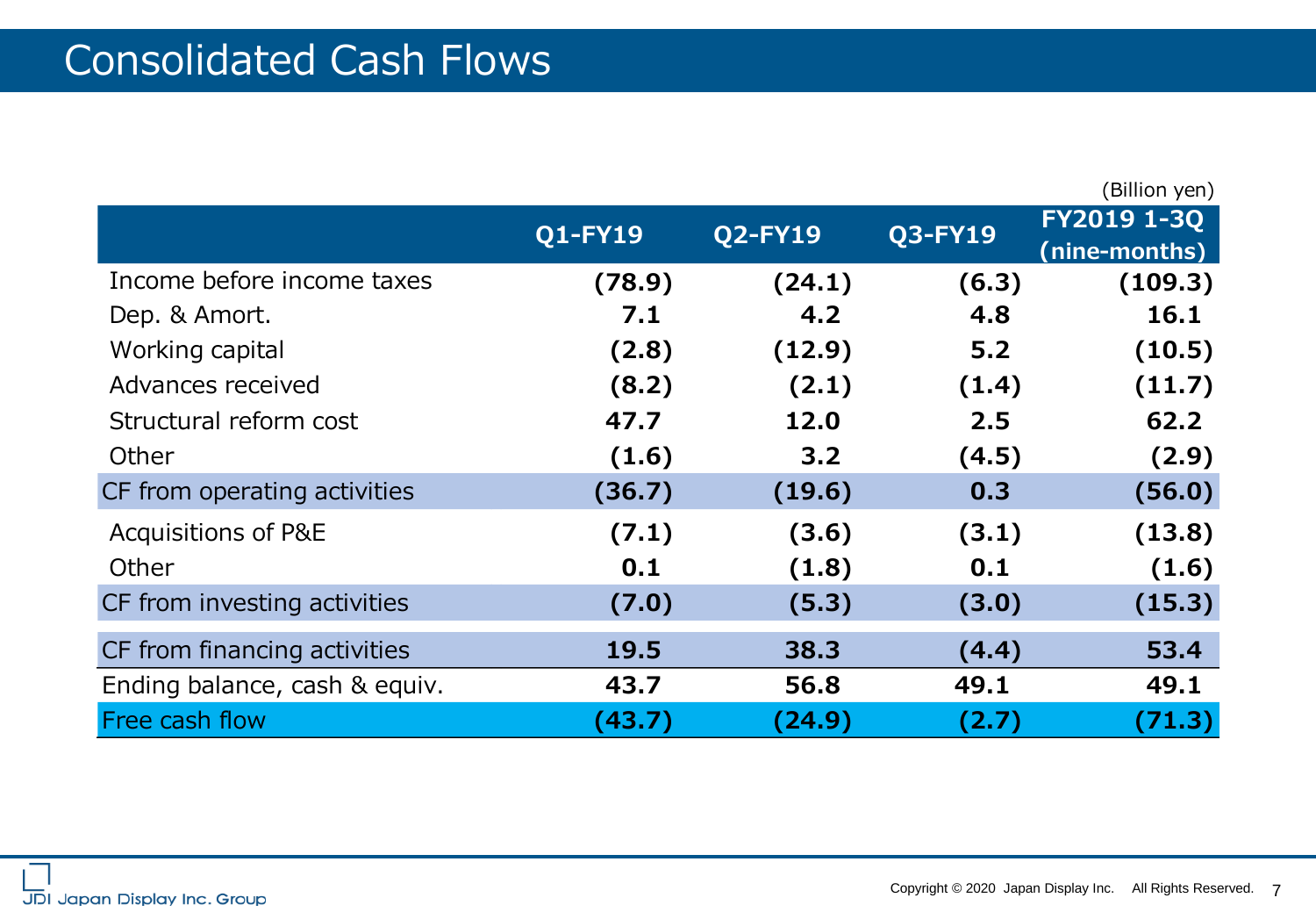#### Status of Measures Addressing Major Issues of FY 2019

**Structural reforms, fundraising, elimination of negative net assets and steady progression towards profitability**

#### ✓ **Strengthening the financial foundation**

- Ensuring capital injection and refinancing
- Rebuilding trust relationships with suppliers and customers

#### ✓ **Implementing structural reforms**



✓ **Fundraising of 50.4 BJPY through Ichigo Trust (March 26)**

- ✓ **Refinancing by INCJ (March 26)**
- ✓ **Reduction of fixed costs by more than 25 BJPY in a 6 month period**

※ Compared to 2nd half of FY18

#### ✓ **Faster response to a changing business environment**

- Transformation of the product portfolio by investments in growth areas
- Preparations for negative risks such as Covid-19

#### **Expansion of fundraising options and OLED launch**

- ・ Fundraising through Ichigo Trust (Issuance of Class D Preferred Shares and the 12th stock acquisition rights)
- ・ OLED display shipments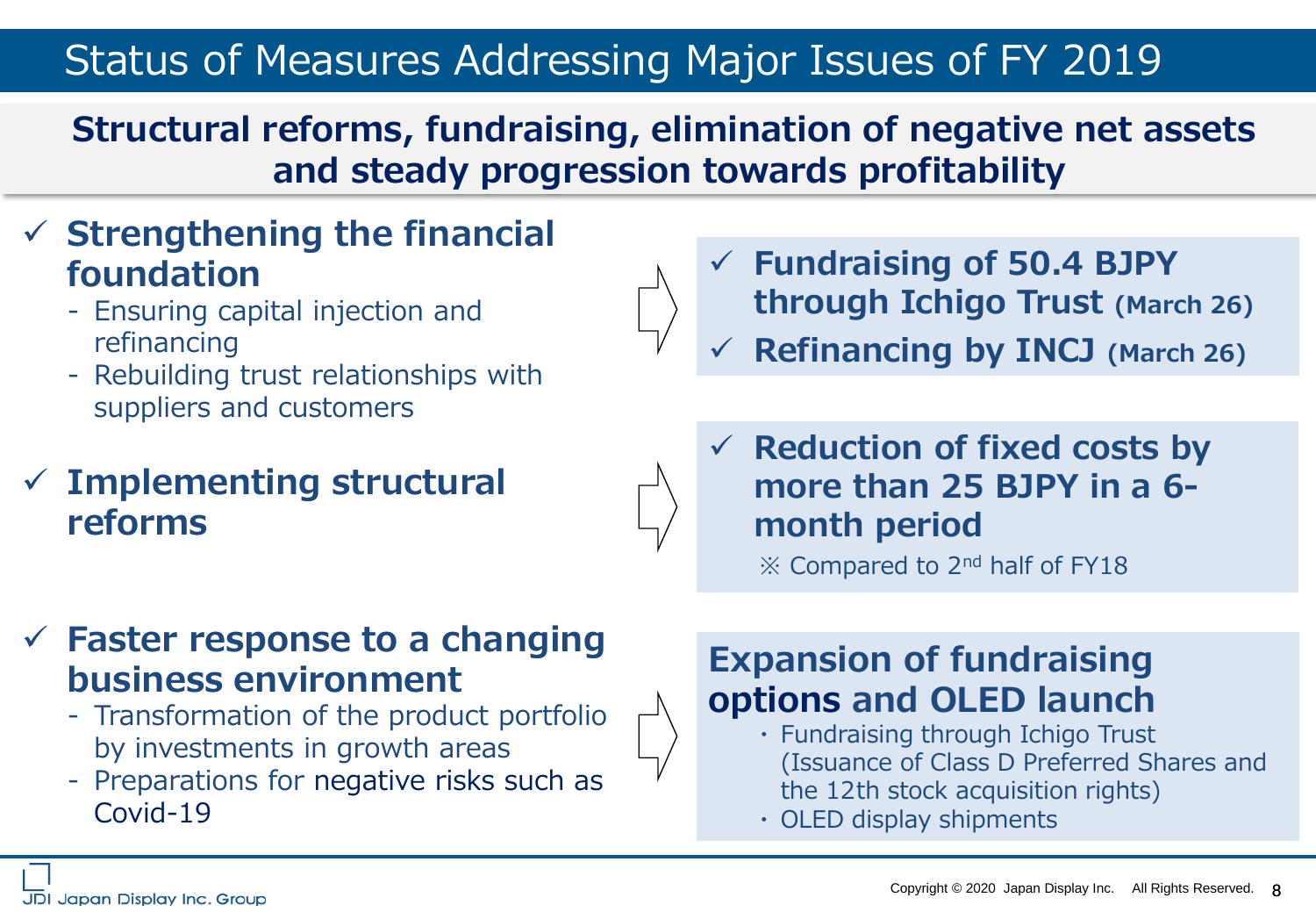### Continued Support by INCJ (Refinancing)

**Improving the financial structure by completing the refinancing with INCJ**



JDI Japan Display Inc. Group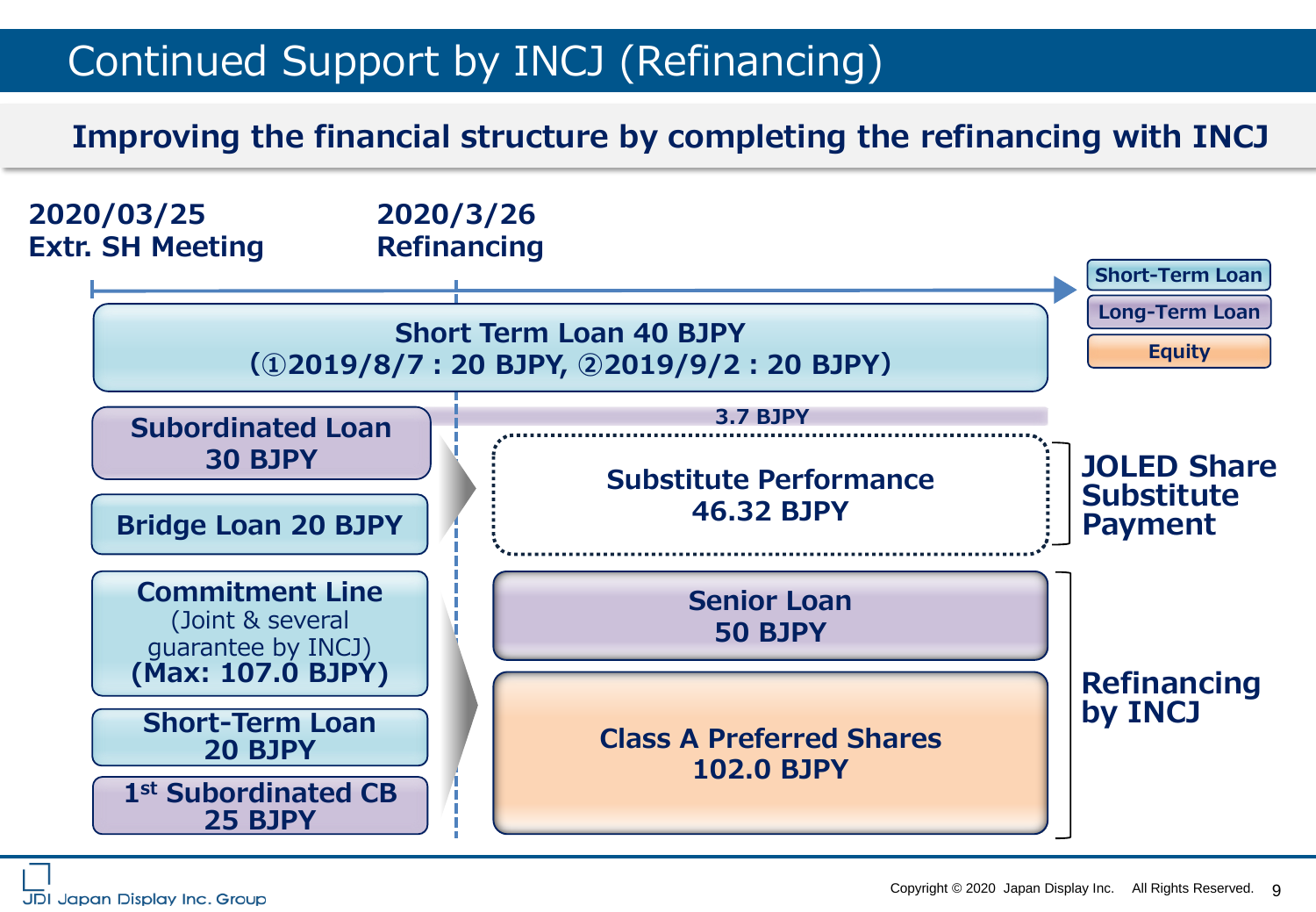#### Strengthening the Financial Foundation

#### **Elimination of negative net assets and drastic reduction of interest bearing debt**

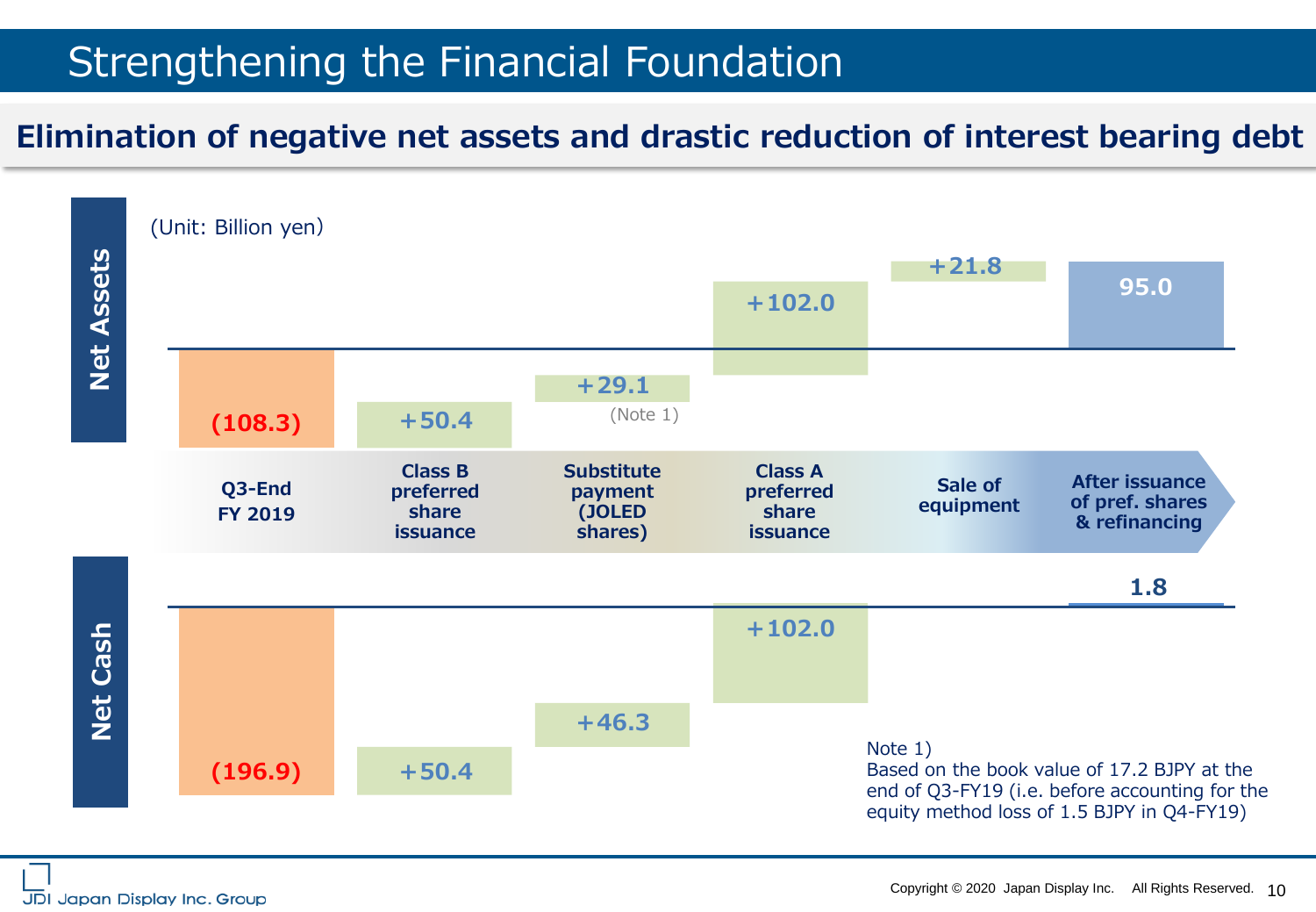#### Impact of Covid-19 and Countermeasures

**Focusing countermeasures on the risk of reduced demand & potential impact on production lines due to a global recession by continuing to:**

**① minimize opportunity losses & excess inventories with flexible production ② expand available fundraising options**

|                                   | <b>Impact</b>                                                                                                                                                                              | <b>Countermeasures</b>                                                                                                                                                                                                                            |
|-----------------------------------|--------------------------------------------------------------------------------------------------------------------------------------------------------------------------------------------|---------------------------------------------------------------------------------------------------------------------------------------------------------------------------------------------------------------------------------------------------|
| <b>Production</b><br>related      | Decreased supply from parts<br>$\checkmark$<br>manufacturers<br>Partial logistic delays<br>$\sqrt{ }$<br>Reduced production at overseas<br>$\checkmark$<br>factories and partner companies | $\checkmark$ Change of production areas,<br>materials and manufacturers<br>$\checkmark$ Flexible changes to supply routes<br>$\checkmark$ Mfg. measures specific to each<br>country, plus healthcare, human<br>resource and logistic arrangements |
| Sales and<br>П<br>profits related | $\checkmark$ Following supply chain disruptions,<br>sales and profitability worsen<br>Decreased demand, mainly for<br>$\checkmark$<br>automobiles, due to global recession                 | $\checkmark$ Flexible production that reduces the<br>risk of losing opportunities and<br>holding excess inventory                                                                                                                                 |
| Financing<br>related              | Deterioration of cash balance due<br>to reduced demand                                                                                                                                     | $\checkmark$ Current cash level is not an issue<br>$\checkmark$ However, to prepare for the risk of<br>further worsening of business<br>conditions, seek more fundraising<br>options                                                              |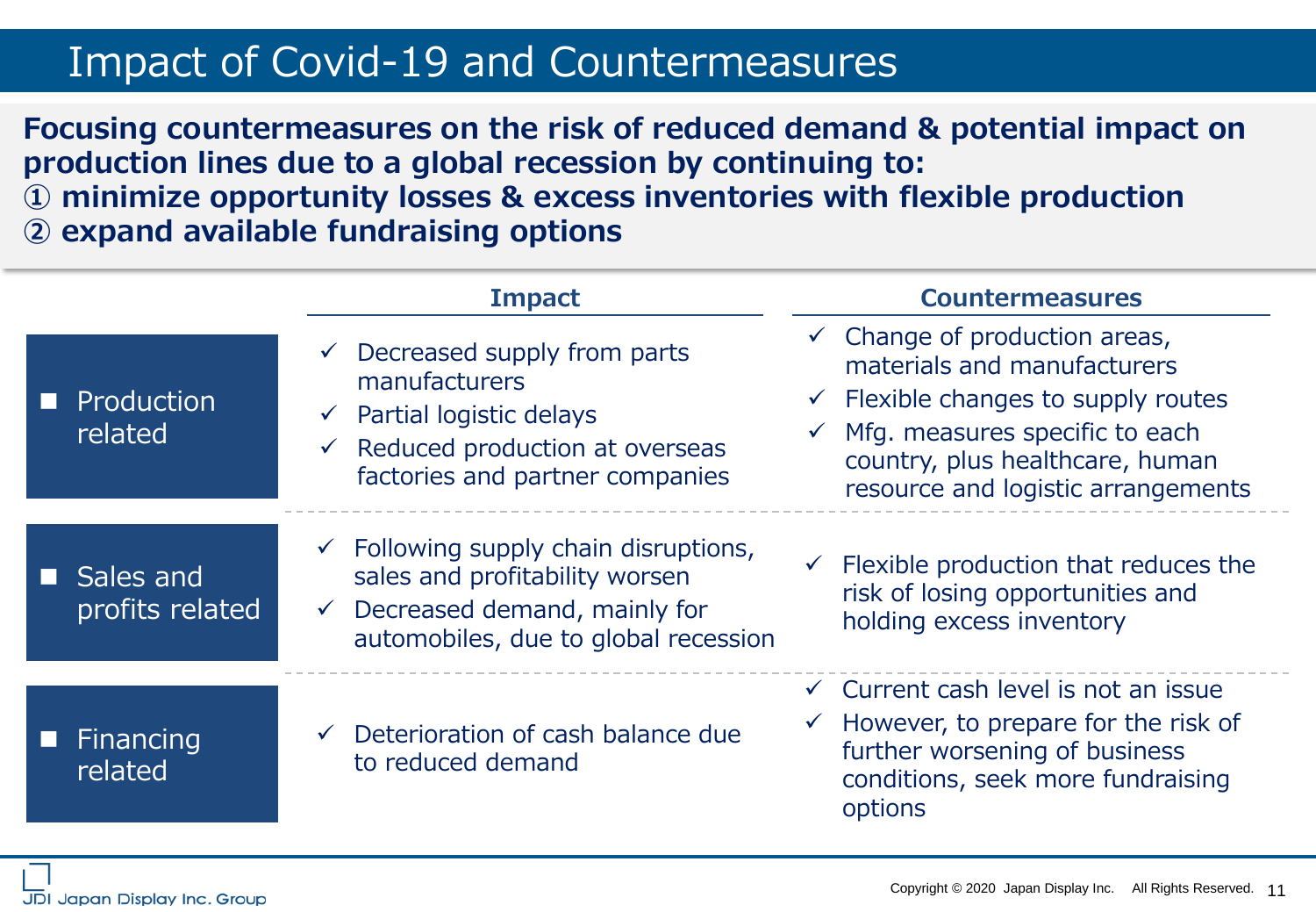#### Tasks and Strategies Aimed at Sustainable Growth

**Enhancing efficiency and cost competitiveness to enable the transformation into the No. 1 company in target markets** 

**1**

**2**

**3**

- ✓ **Securing the top line** Strengthen the business that sustains the company
- ✓ **Strengthen cost competitiveness**  Improve the cost base
- ✓ **Revamp technology development skills** Technology that support sales and reduce costs

#### ✓ **Enhance company wide functions**

# **Tasks Overall Strategy**

#### **Total strengthening of business profitability**

- Turnaround in the first year
	- ・ Asset optimization, improve variable costs, enhance productivity

#### **Commercialization of high-value added technologies**

Propose new services to create new markets

・ Expand the sensor business, commercialize related technologies

#### **Accelerate alliances**

Buy time to make the impossible possible

・ Active use of alliances with various partners